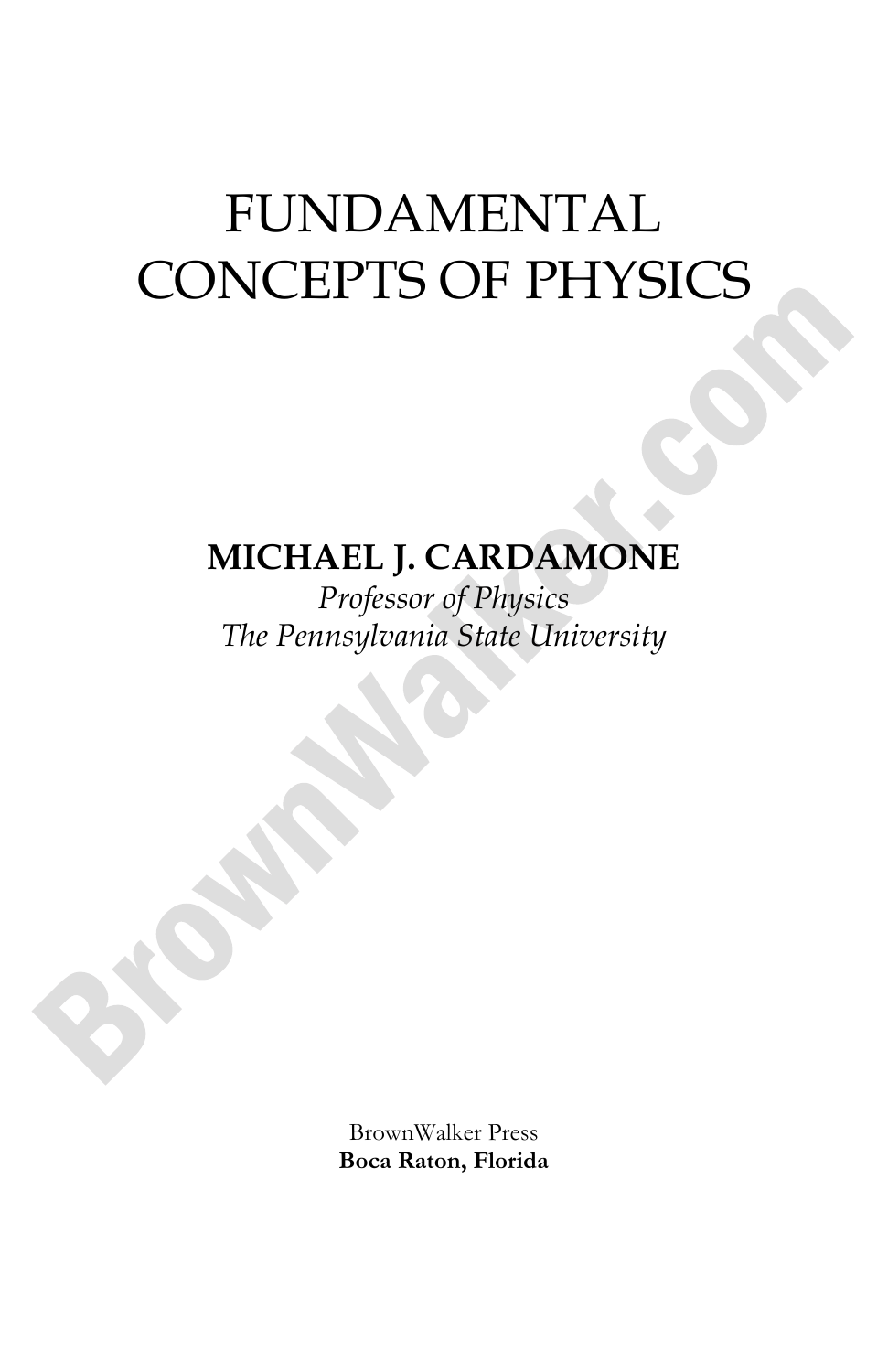#### *Fundamental Concepts of Physics*

#### Copyright © 2007 Michael J. Cardamone All rights reserved.

BrownWalker Press Boca Raton, Florida USA • 2007

ISBN: 1-59942-433-9 (paperback) ISBN 13: 978-1-59942-433-0 (paperback)

ISBN: 1-59942-434-7 (ebook) ISBN 13: 978-1-59942-434-7 (ebook)

BrownWalker.com

Cover design by Shereen Siddiqui

Library of Congress Cataloging-in-Publication Data

Cardamone, Michael J. Fundamental concepts of physics / Michael J. Cardamone. p. cm. Includes index. ISBN 978-1-59942-433-0 (pbk. : alk. paper) -- ISBN 978-1-59942- 434-7 (electronic book) 1. Physics. I. Title.

 QC21.3.C37 2007 530--dc22

2007046375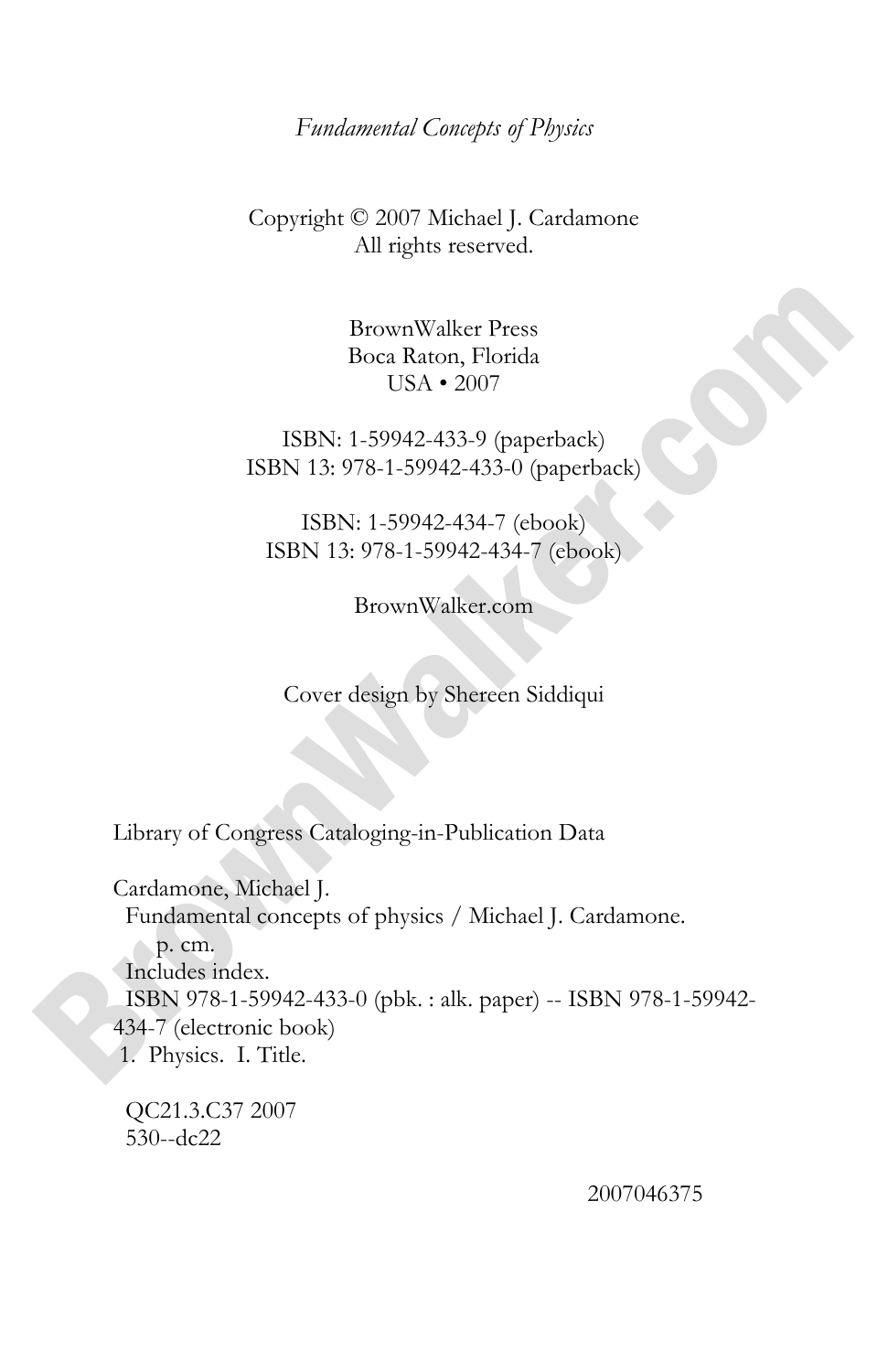*To Barbara, the most important person in my life.*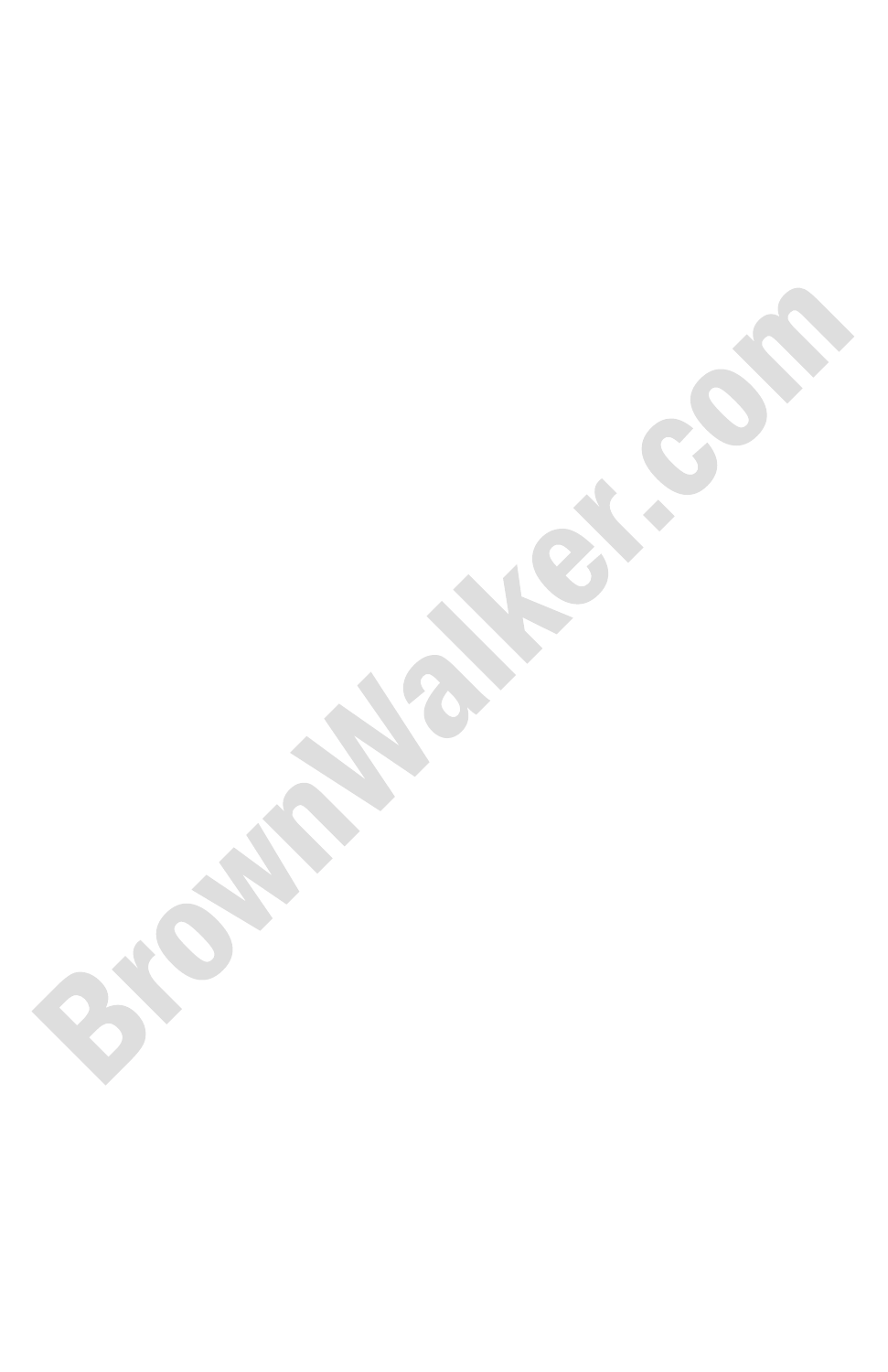### **PREFACE**

 Does the world really need another conceptual physics book? This is a question I asked after teaching the standard one semester course to non-science undergraduates for the past four decades. After examining the available texts, I concluded there was a space for a relatively small, inexpensive text that would present the science of physics in a fashion that did not emphasize the mathematical or computational aspects of the subjects, but instead attempted to introduce some of the reasoning used in the past to arrive at our present understanding of the workings of the physical universe. The following text represents my effort to fulfill this need.

The text does not present the material of physics in the same way we present it to science and engineering students for two important reasons. We train science and engineering students to view physical situations with an analytical eye so that they obtain a quantitative understanding of the situation and are able to make quantitative predictions of observable results arising from the situation. These students think in an analytical mode. Non-science students need not approach physical reality as a series of situations to be analyzed, but more as a mosaic of natural parts forming a whole picture of our world and its place in the universe. In some respects, we expect our technical students to follow the thought processes of an Aristotle while our non-technical students follow those of Plato. Both paths are valid.

You will find very few equations, numerical examples, or problems in this text. Those that are included are for the benefit of the student who appreciates the economy of expressing truths in symbolic mathematical representations and for the instructor who might want to explore some quantitative expectations of the science. The student who is not mathematically inclined need not fear being overwhelmed with numbers.

The included illustrations are simple line drawings by design. While multi-colored artistic representations are useful in many instances, the essence of a concept can often be shown with a minimum of detail. Including only the essential features of a pictorial representation of some physical phenomenon often allows students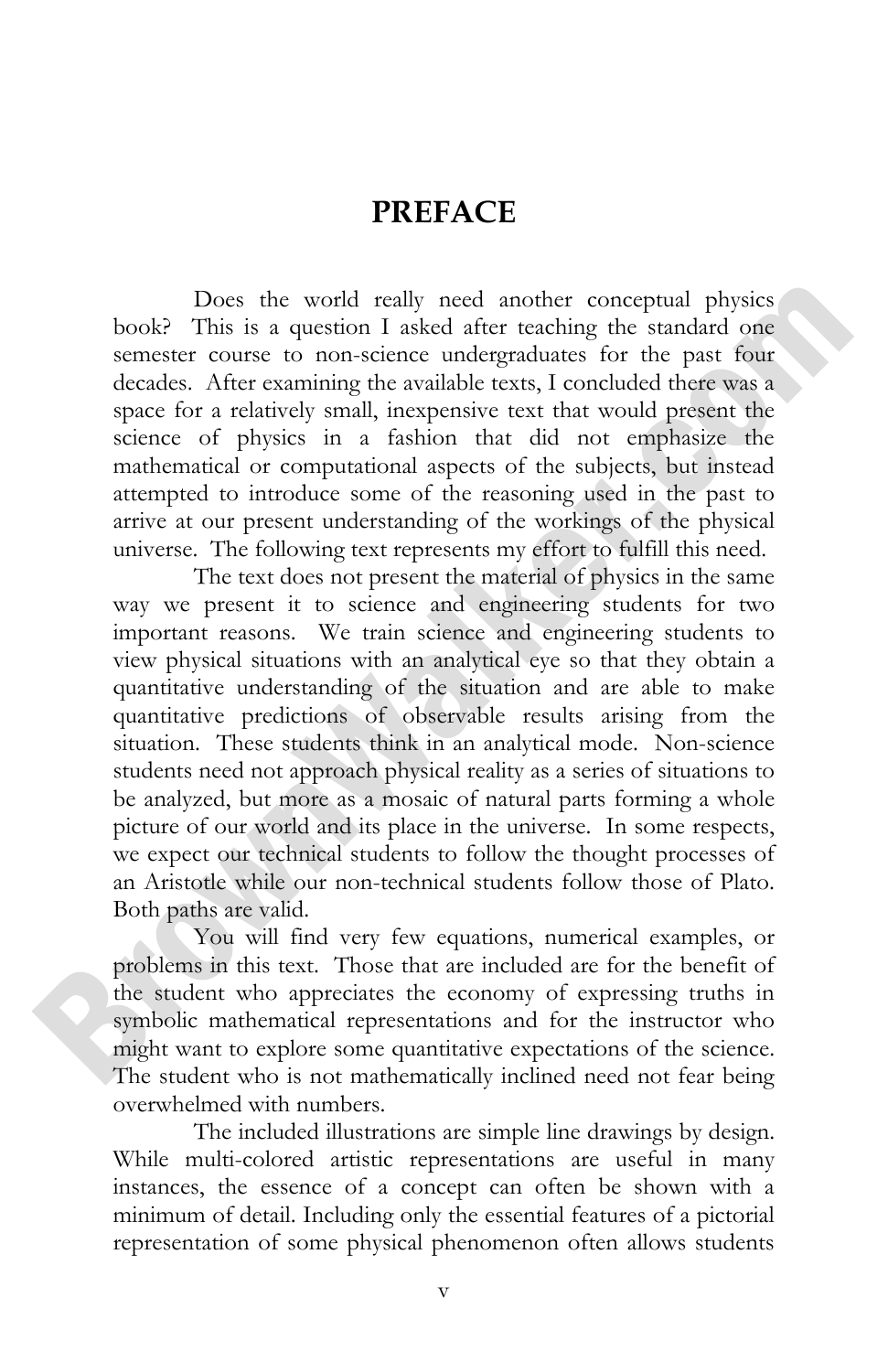to see beyond extraneous complications and obtain understanding of the underlying physical situation.

The book is divided into fifteen chapters. Each chapter attempts to introduce large concepts that are applicable to several areas of the physical world. For instance, the concept of momentum and the conservation of momentum in the absence of external forces is central to our understanding of phenomena ranging from the collision of two bodies to the pressure exerted by a confined gas made up of countless particles. For our technical students we would examine these two situations at different times. However, the concept of momentum conservation is central to both situations. For students using this text, understanding of the central concept is more important than the ability to apply the concept to a specific situation where quantitative information is required.

I hope students will approach reading this book more as an intellectual adventure than as an academic chore. When the course is over, if students have a greater understanding of the workings of the universe in which we are all a part and the intellectual developments that lead to this understanding, the book will have been successful.

Good luck in your study of the concepts of physics. I hope you develop a familiarity with the concepts and those who were responsible for their discovery.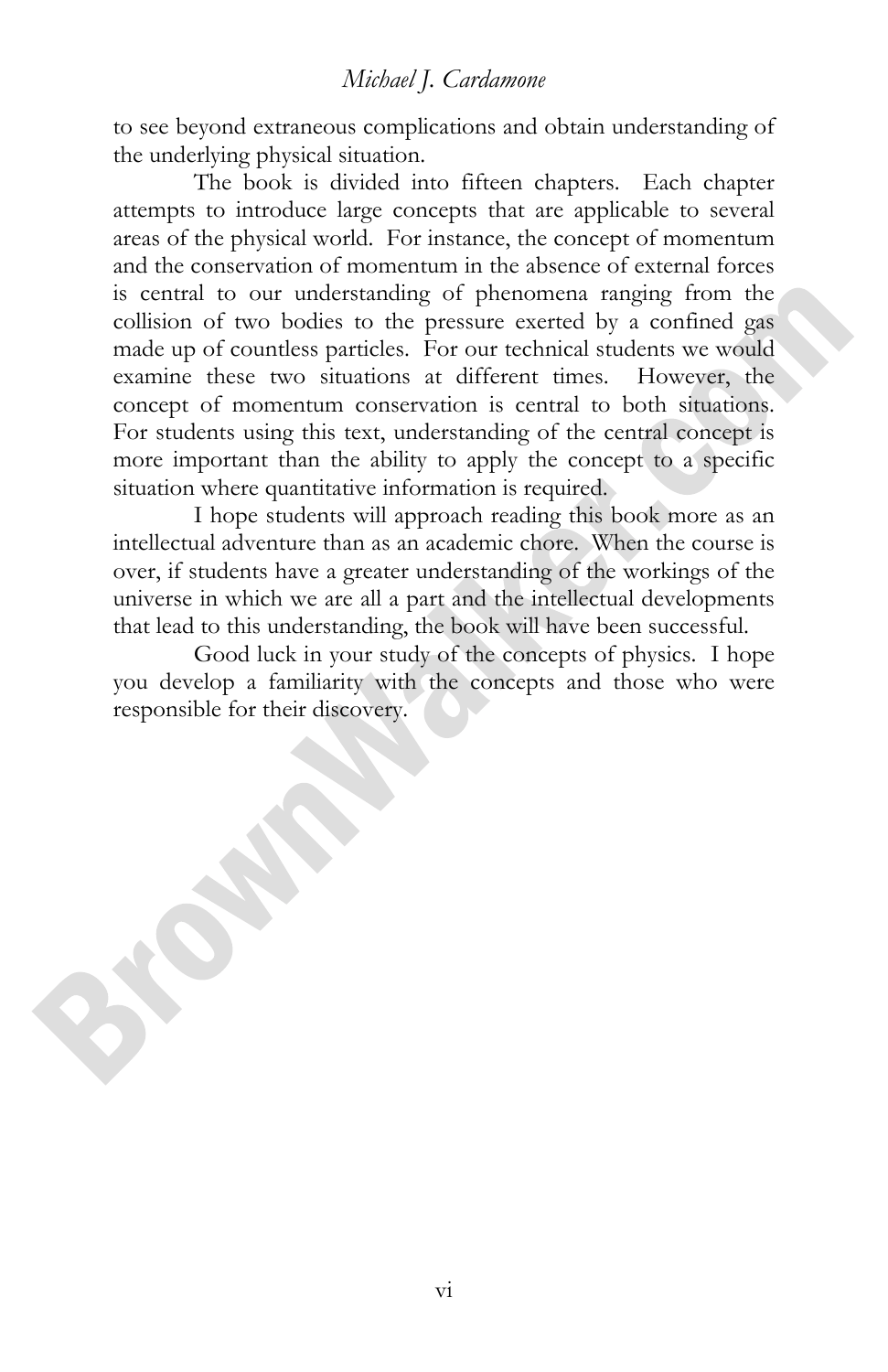# **TABLE OF CONTENTS**

| I. Planetary Motion and Universal Gravitation  1  |
|---------------------------------------------------|
|                                                   |
|                                                   |
|                                                   |
|                                                   |
|                                                   |
|                                                   |
|                                                   |
| IX. Light and Electromagnetic Waves  89           |
|                                                   |
| XI. Particle Nature of Electromagnetic Waves  116 |
|                                                   |
|                                                   |
|                                                   |
|                                                   |
|                                                   |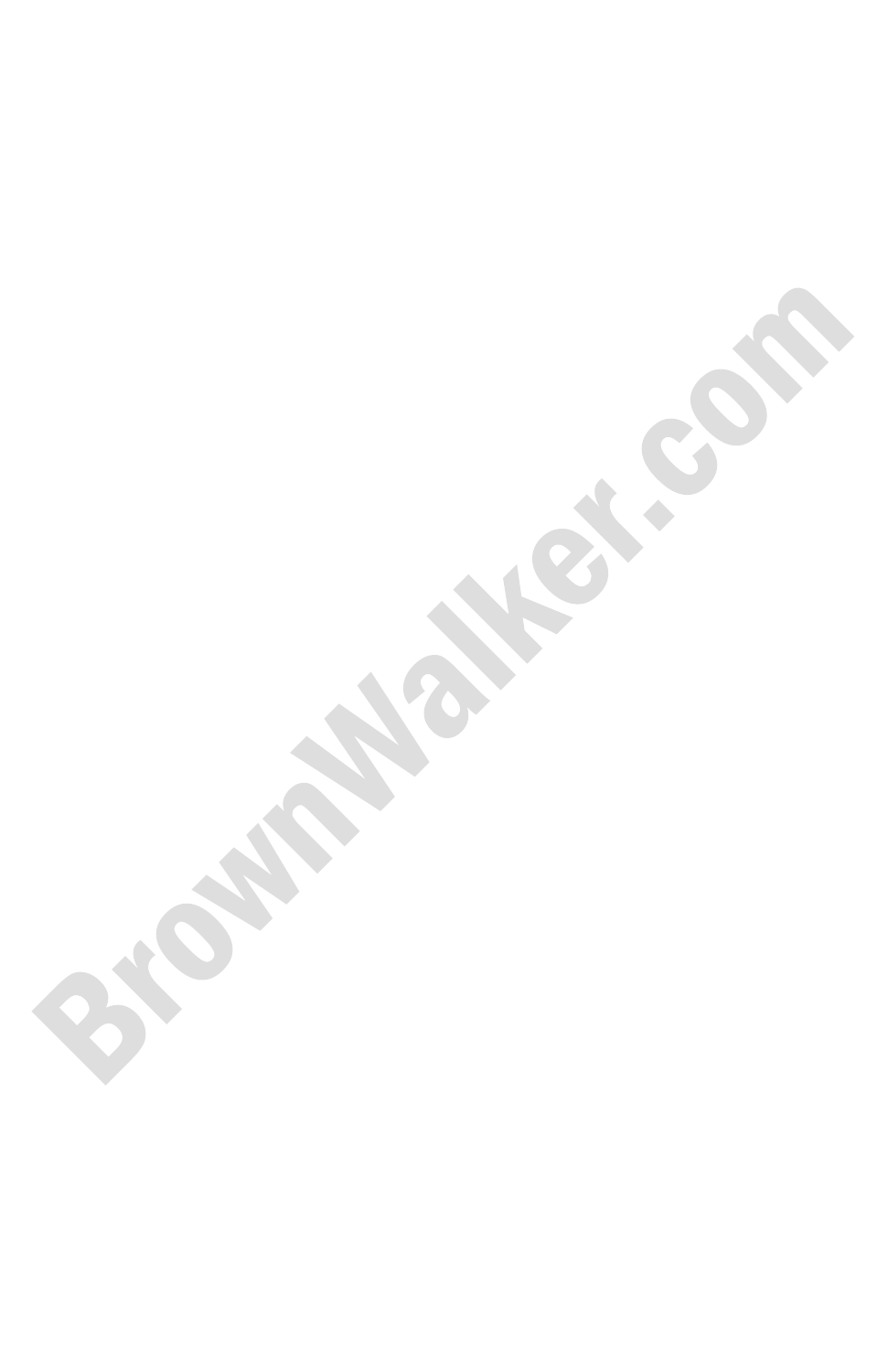### **CHAPTER I**

# **PLANETARY MOTION AND UNIVERSAL GRAVITATION**

 Since the beginning of recorded history, humanity has expressed an interest in the physical world. Individuals attempted to explain phenomena observed in this world on the basis of discovering the causes of the noted effects. The basic assumption was that every effect had a findable cause. This assumption of causality is the basis of our knowledge of the physical universe.

In the earliest recordings of the history of the human endeavor we now call science, individuals had recourse only to superstition and the invocation of supernatural powers. As knowledge and sophistication improved over the course of centuries, supernatural explanations were rejected, as natural laws became known. The object of the study of physical science is to describe observed phenomena in terms of basic, fundamental, universally operative natural laws.

In attempting to attain this objective, the physical scientist reasons in either an inductive (synthetic) or a deductive (analytic) fashion. The former method attempts to first propose universal laws that can be applied to specific problems or phenomena. This is the method often used today in theoretical investigations. The theorist attempts to discover fundamental laws and then tests the validity of these laws by comparing their predictions with the results of experiments or observations. The latter method reverses the steps in that the scientist first experimentally observes a phenomenon or a set of phenomena, then attempts to develop a theory that explains these observations. Both methods are valid and useful in obtaining a general view of nature.

Because both the deductive and the inductive reasoning schemes are valid, it is useful to investigate examples of their application in arriving at our currently accepted ideas on the nature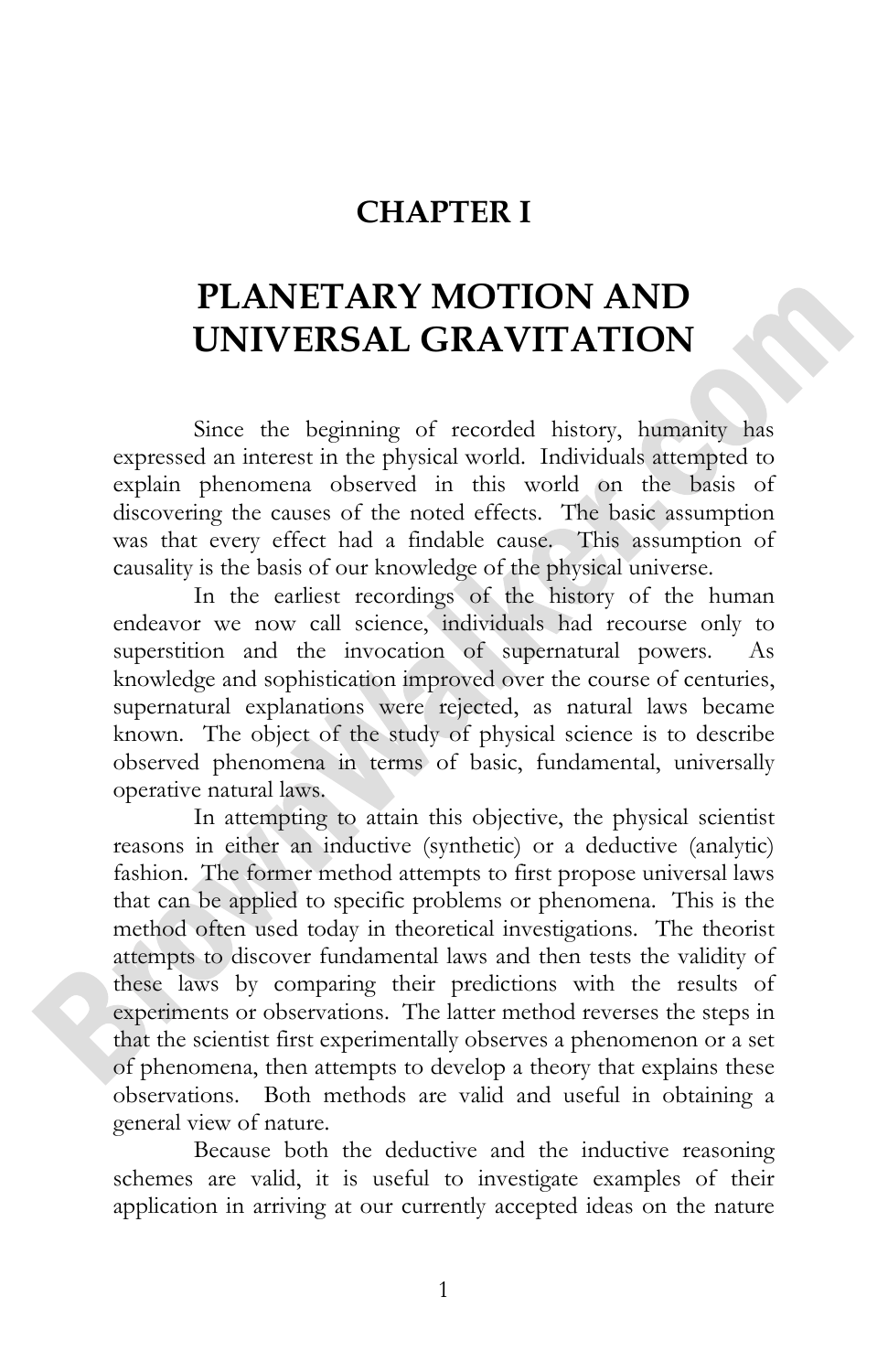of physical reality. A useful example is the development of the explanation of the problem of planetary motion.

It is likely that the problem of explaining the motion of planets in the night sky is one of the oldest to which humanity gave any attention. Ancient civilizations gave much thought to the problem of the objects wandering through the heavens and arrived at a wide variety of explanations for the observed phenomenon. Some of their explanations seem almost comical today but are, in fact, attempts to explain one of the most fundamental and important mysteries of the ancient world.

The problem of wandering stars received much attention by all the early civilizations, but the explanation stated by the philosopher Ptolemy is perhaps most important because it influenced thinking in Europe for centuries. Ptolemy described the observed universe in terms of a model where Earth stood at the center of a number of spheres of increasing diameter. The moving heavenly bodies, sun, moon, planets, were constrained to move within the spheres on circular paths about Earth. The stars were said to rest on the sphere with the largest diameter and were thought to be the dome of heaven.

Ptolemy's ideas were not seriously challenged until the beginning of the Renaissance. One reason for their long acceptance is that his theory is logically consistent and was not subject to experimental or observational verification until adequately refined techniques and equipment were developed in the fifteenth century. Until that time, logical consistency was sufficient for the acceptance of a theory. The idea that observation and experimentation needed to verify a theory is a relatively recent concept.

Once it became possible to make precise determinations of planetary positions, interest in the problem of planetary motion revived. Tycho Brahe, the Danish astronomer, brought the art of astronomical observation to a zenith in the sixteenth century. Brahe was a firm believer in the Ptolemic system that Copernicus was attacking. He felt accurate observations of planetary motion would verify Ptolemy's idea. With the backing of King Frederick II of Denmark, Tycho built the world's finest observatory where he amassed a huge amount of extremely good data on planetary position as a function of time. Unfortunately, Tycho was a better observer than an interpreter and died before he was able to draw any conclusions from this effort.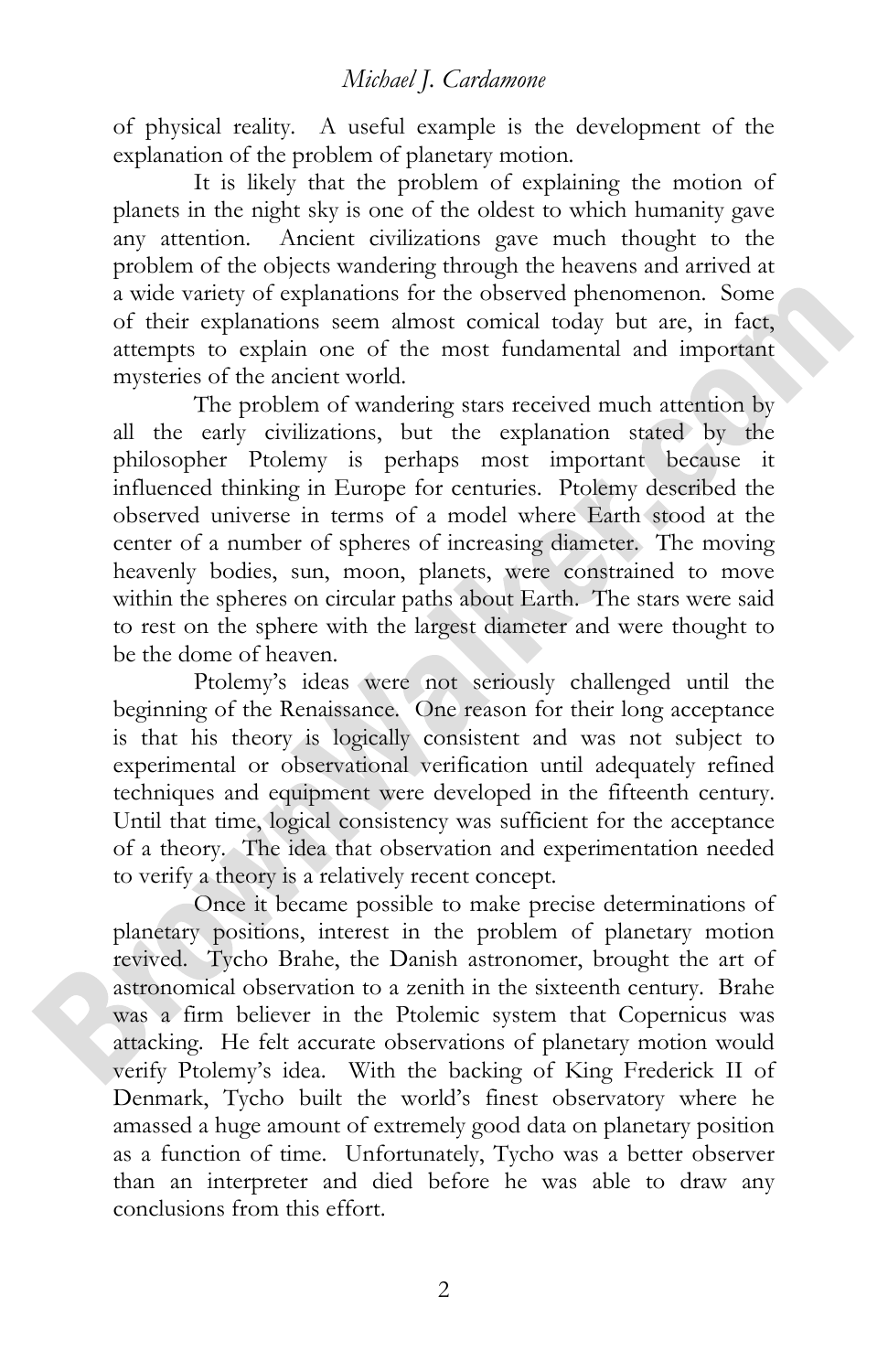Johannes Kepler, an assistant of Tycho, obtained possession of Tycho's data trove after his death. With the advantage of having the best observational data ever obtained, Kepler attempted to make the data fit with Ptolemy's concepts. After much effort, he was forced to conclude the theory of Ptolemy had to be abandoned. Only Copernicus' concept of a sun-centered solar system fit the observational data.

In Copernicus' scheme, Earth assumes a position of being only one of several planets traveling around the sun. This displacement of the centrality of Earth in the heavens did not receive ready acceptance from the religious and political authorities in Europe at the time and it was some time before the Copernicus explanation found acceptance. Now, however, we are so sure of its validity that it serves as the basis of our ability to send space probes to other bodies contained within our solar system.

Kepler was an empiricist in that he did not produce any data, but used the data produced by someone else to deduce mathematical relations among the various parameters of interest in the problem. While he did not have a fundamental theory to explain his discoveries, he was highly successful in his endeavor. He was able to compress the data Brahe had complied over a lifetime of observations into three compact laws describing the motion of the planets. Kepler's first law describes the paths of the planets. Simply stated, it is:

*The planets move in elliptic orbits with the sun at one focus of the ellipse*.

This law is illustrated in the following Figure 1.



Figure 1.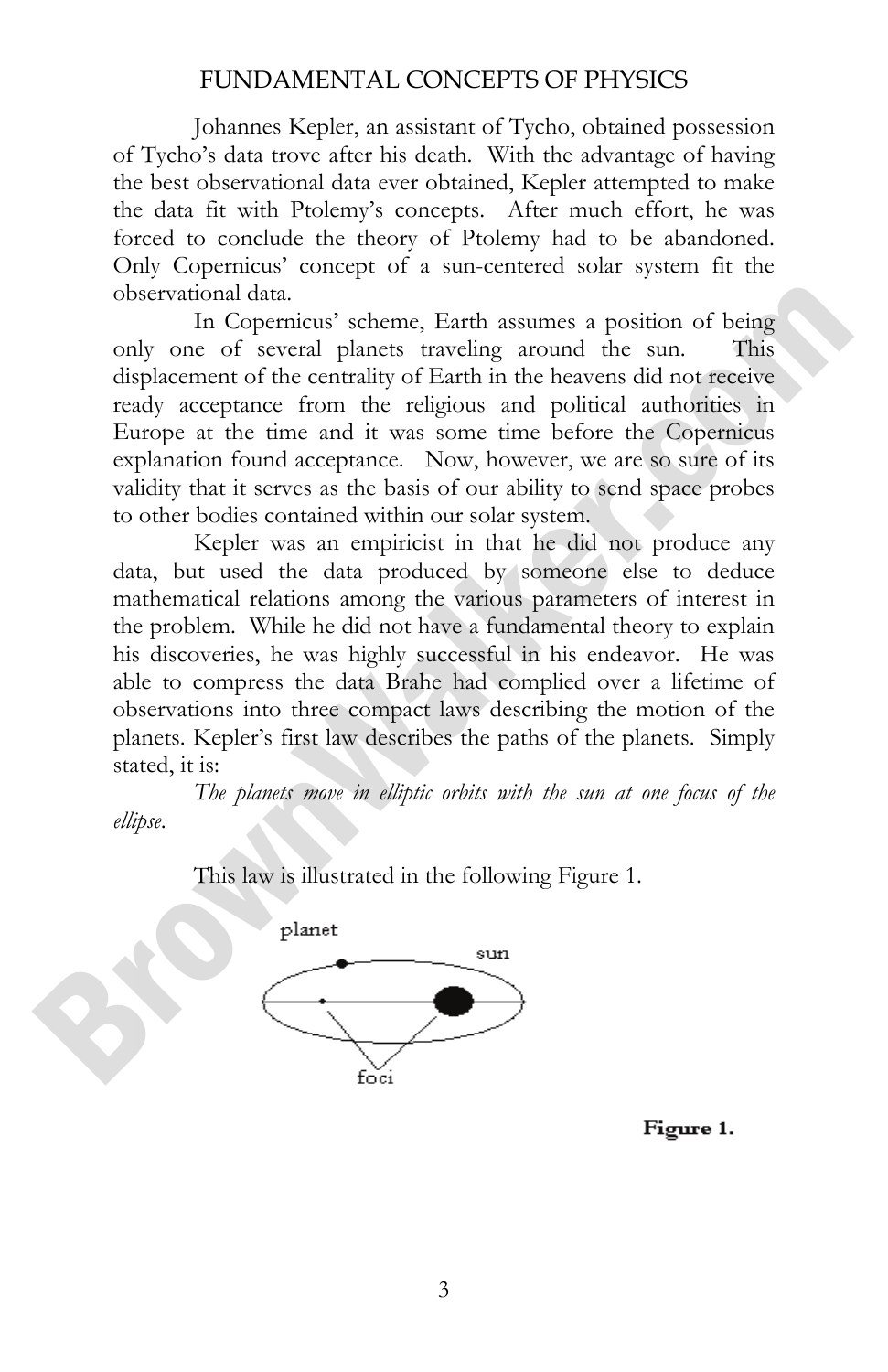Because the planet moves in an elliptical path, the distance from the sun to the planet is not constant, but varies with time. This conclusion differed from the theory of Copernicus or Galileo who assumed the planets moved in circular paths about the sun. The observational data required a modification to one of the points of the heliocentric theories, but showed those theories to be correct in their essential conclusion that the system was a sun centered rather than an earth centered entity.

Based on his empirical interpretation of the data, Kepler deduced his second law of planetary motion. This law states:

*The line drawn from the sun to a planet would sweep out equal areas in equal times.*

To illustrate this law consider Figure 2.



Figure 2.

 If the planet is in position 1 at some point in time, after a certain time passes, say for sake of argument two weeks, it is in position 2. After several weeks have passed, the planet is now in position 3. Again after two weeks, the planet has moved to position 4. The line joining the planet to the sun has swept out equal areas when the planet moved from position 1 to 2 as it did when the planet moved from position 3 to 4. Casual observation leads us to the conclusion that the planet was traveling faster when it was nearer the sun than it was when it was farther away. Kepler noted this fact, but needed ten more years of study before he was able to come to a quantified statement concerning it.

Because it is now apparent the motion of planets in their orbits is not one where they travel equal distances in equal times, we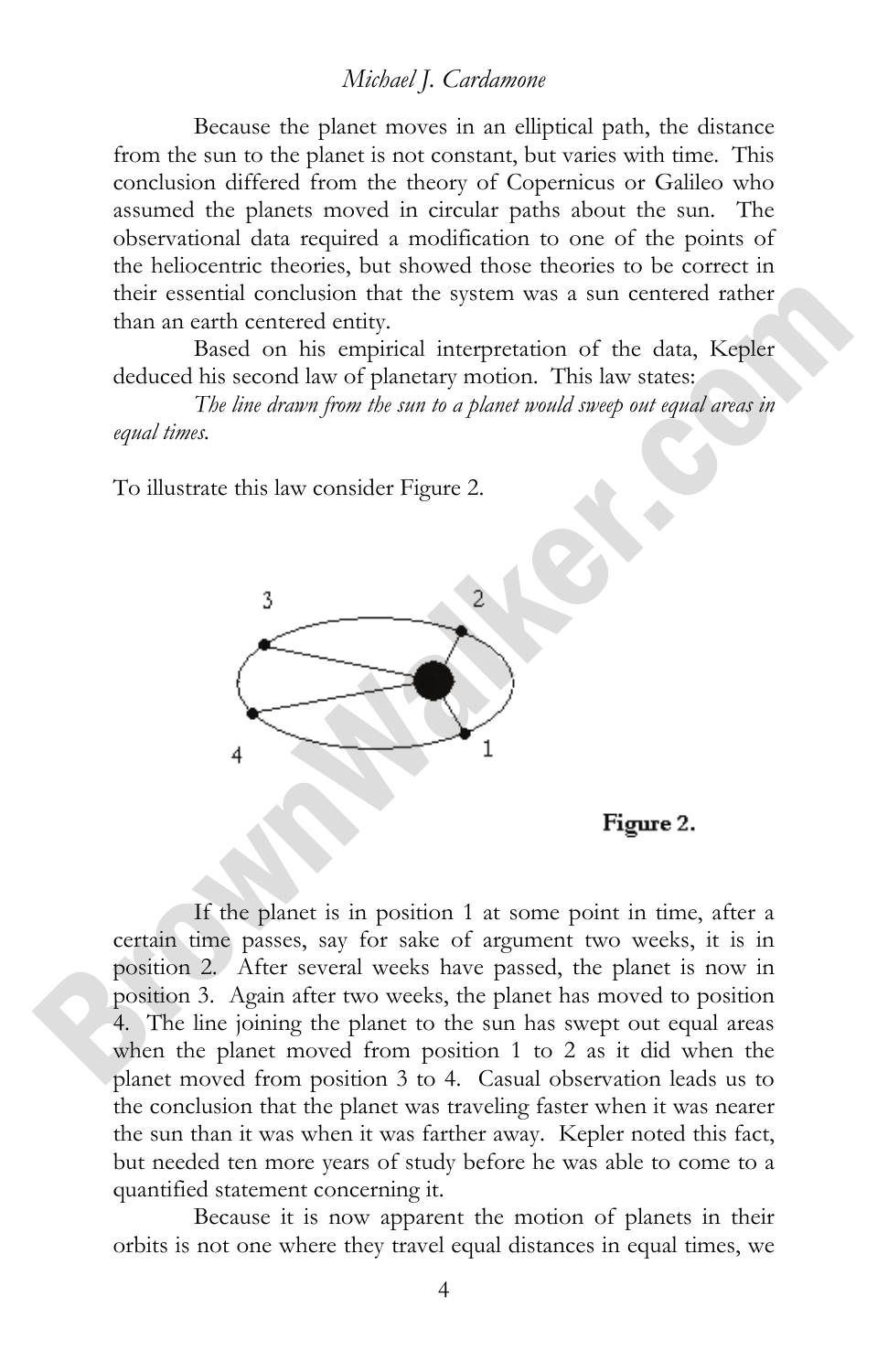need to develop some quantitative understanding of exactly what is meant when we discuss an object's speed or velocity. Although we commonly use the terms speed and velocity interchangeably, the scientist is very specific in differentiating these two concepts. To a scientist, such as Kepler or Galileo, an object's speed is a measure of how fast it moves regardless of direction, while velocity is concerned both with how fast it moves as well as its direction. Quantities such as speed that can be completely specified by a magnitude are named *scalar* quantities, while those needing to be specified by both a magnitude and a direction are called *vector* quantities. There are many examples of both scalar and vector quantities that you will encounter in your study of physical science.

Consider two points, A and B, separated by two meters in an east-west direction. The scalar distance between them is two meters, while the vector displacement from point A to point B is two meters in the west direction. If an object travels from A to B in four seconds, its scalar speed is ½ meter per second, while its vector velocity is ½ meter per second to the west.

As you can see, distance is the scalar magnitude of the displacement vector and speed is the scalar magnitude of the velocity vector. The average velocity to go from A to B is  $\frac{1}{2}$  m/s, but that does not mean that the object's speed was ½ m/s at every point on its travel from A to B. It is possible that it took three seconds to go half the distance and another one second to travel the other half. To have a real understanding of the object's motion we need to have a measure not only of its *average* velocity of ½ m/s west, but of its *instantaneous* velocity at every point of its journey. This need led Newton and Leibnitz to develop the mathematical discipline of differential calculus.

Because a vector quantity changes if either its magnitude or direction changes, when we talk about the rate of change of the velocity vector with respect to time that we call *acceleration*, we can focus on the acceleration associated with a change in the direction of the velocity vector, or the acceleration associated with a change in its magnitude. We define *tangential* acceleration as the rate of change of the magnitude of velocity and the *radial* or *centripetal* acceleration as the rate of change of the direction of velocity.

Returning to Kepler's analysis of Brahe's data, we can see the velocity of the planet in its motion about the sun continuously changes in both direction and magnitude. Kepler worked for ten years after he published his first two laws of planetary motion to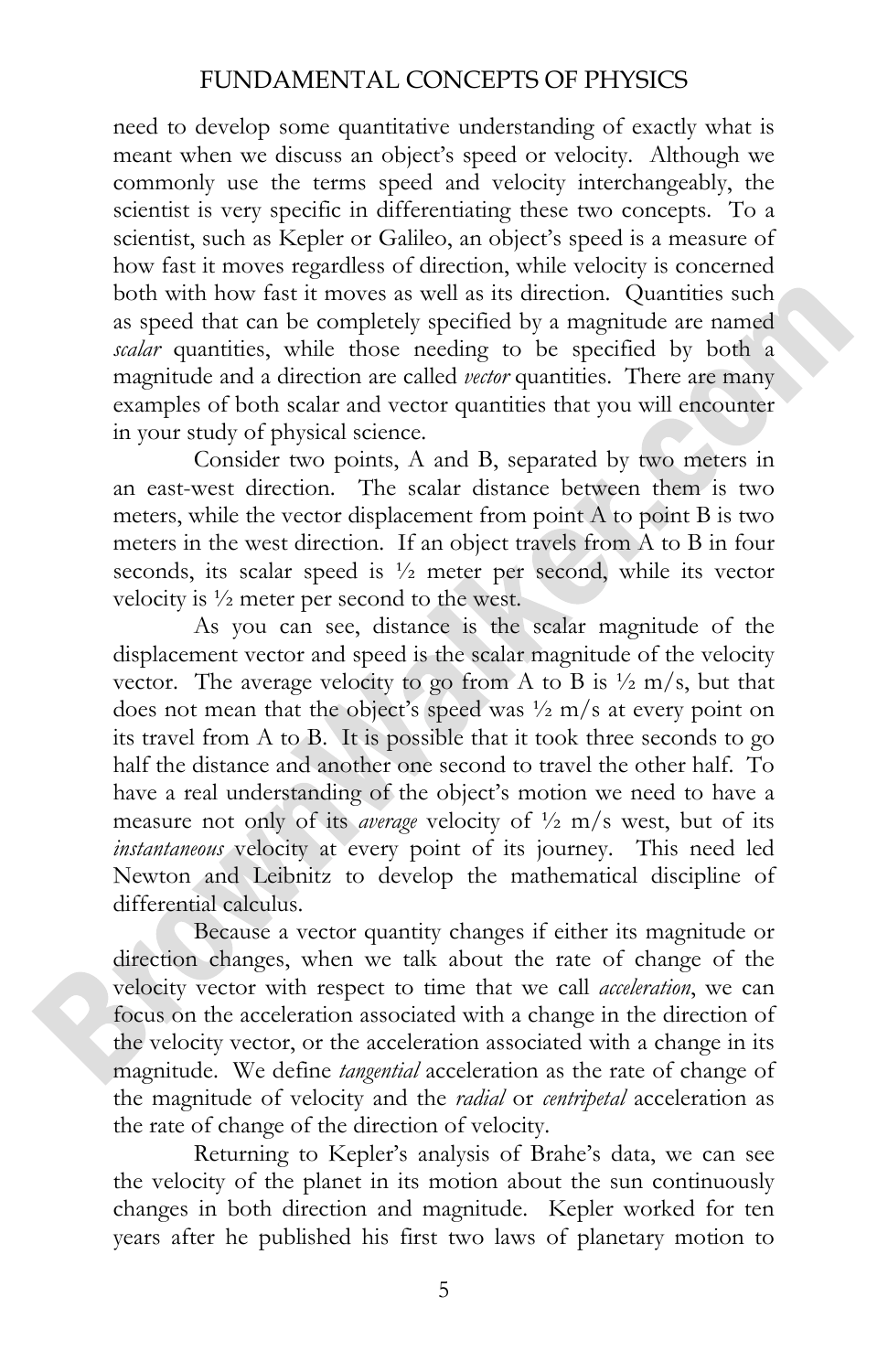arrive at some mathematical relationship that would account for the continuous variation of the planets' orbital velocity. He was finally able to relate the time it takes a planet to complete its orbit about the sun, its *period*, to the average distance between the planet and the sun. This he published as his third law of planetary motion: *The ratio of the cube of the distance between planet and sun to the square of the period of its orbit is constant.* 

We often find it convenient to write laws such as Kepler's third law in mathematical formulations. If we define the average distance between sun and planet by the letter, r, and the period of its orbit by, T, we can then write this law as:

$$
r^3 \propto T^2
$$

Example 1. The planet Jupiter takes 12 years to complete one orbit. How far is Jupiter from the sun?

Using Kepler's third law, we can write the ratio of the cube of Jupiter's average distance from the sun to the cube of Earth's average distance equals the ratio of the square of Jupiter's period of revolution to the square of Earth's period.

$$
\mathrm{r^3_{J}}/\mathrm{r^3_{E}} = \mathrm{T^2_{J}}/\mathrm{T^2_{E}}
$$

Knowing the average distance between Earth and the sun is 93,000,000 miles, we can state the cube of Jupiter's distance from the sun is

$$
r^3
$$
<sub>J</sub> = 12<sup>2</sup>/1<sup>2</sup> (93,000,000 miles)<sup>3</sup>.

Or, Jupiter's average distance from the sun is about 487,000,000 miles.

Kepler's three empirical laws of planetary motion represent his unique contribution to our knowledge. It is a tribute to Kepler's energy and genius that the laws of planetary motion carry his name. Remember, Kepler discovered his laws by empirical study. He had masses of very good observational data available to him from which he could glean mathematical relationships. He did not, however, have any fundamental ideas of the forces in nature involved in causing the planets to move in the paths he so completely described.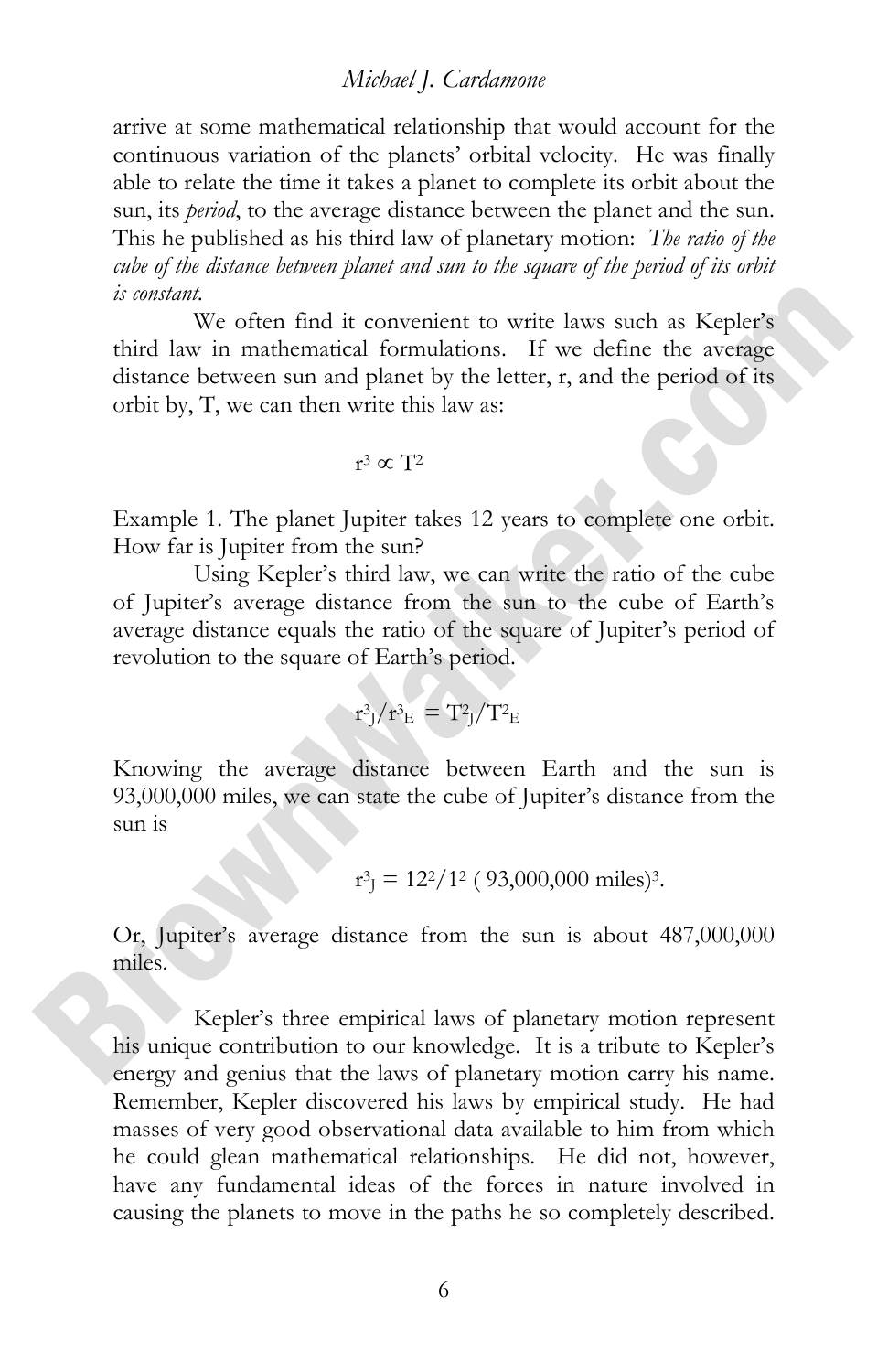The study of planetary motion was not completed by Kepeler's publication of his three laws.

The next great advance in developing our understanding of planetary motion came from Sir Isaac Newton. Newton studied the motion of objects in order to discover the causes of motion. His approach, the description of an object's motion based on the knowledge of the causes of changes in motion, is called *dynamics*. If the motion is described without regard to the causes of change, the study is called *kinematics.* Kepler described the kinematics of planetary motion. Newton described the dynamics of planetary motion.

Newton was neither an observer as was Brahe, or an empiricist as was Kepler. Instead, he was a theorist. His goal was to put the study of the motion of the planets on a firm theoretical basis. In order to accomplish this, he needed to develop certain mathematical tools and techniques and discover laws that were universally applicable to the motion of material bodies.

Until Newton's time, mathematic relationships were static and expressed truths between variables that held for all time. Newton, realizing that variables could change with time, developed the differential calculus to describe the rate of change of one variable with respect to another.

To illustrate Newton's thinking, consider again our discussion of the velocity of a particle as it moves from point A to point B as shown in Figure 3.



Figure 3.

The magnitude of the average velocity for the particle to move from point A to point B is the ratio of the distance between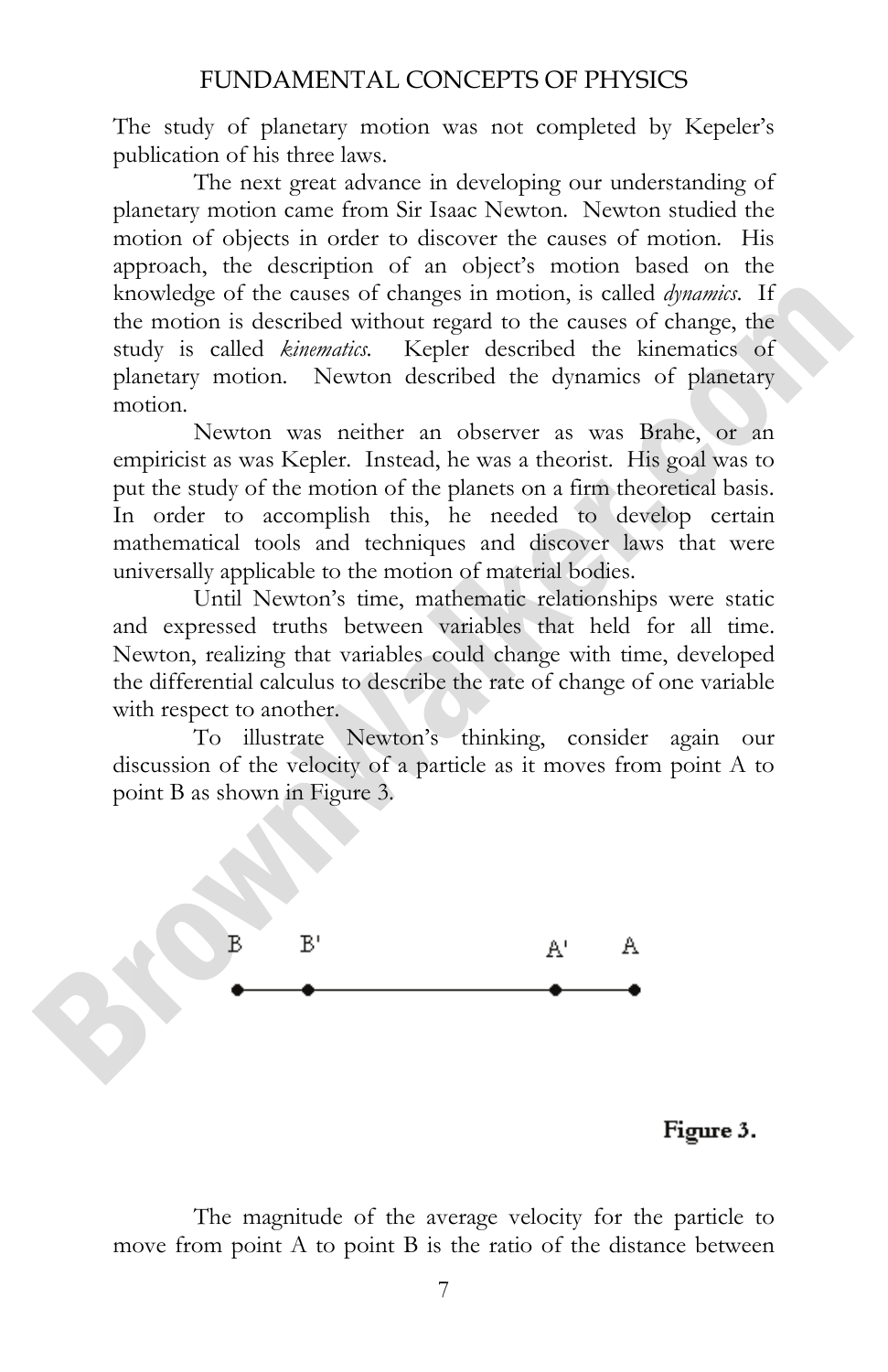the two points to the time it takes to go from one point to the other. Now consider the velocity to move from point A' to point B'. The distance between the points has changed and the time needed for a particle to move from one to the other has changed. If, however, the ratio of distance to time has not changed, the average velocity of the particle remains constant. In general, that ratio is different in the first case than in the second. In fact, average velocity can continuously differ along a path leading from one point to another. In order to overcome this difficulty, Newton argued that at every point of an object's journey, a particle had a unique, determinable *instantaneous* velocity.

As we have already seen, the velocity of a planet in its orbit about the sun is not constant but changes with time. Therefore, any completely rigorous mathematical treatment of the problem of planetary motion must, of necessity, use the calculus as developed by Newton.

However, Newton realized that merely having the mathematical tools to describe planetary motion was not enough. He needed to possess an understanding of the fundamental laws of motion of any body. Fortunately, some of these fundamental laws were already known.

 Perhaps the most fundamental law concerning the motion of a body is the law of inertia. *A body's inertia is its resistance to a change in its motion*. Newton knew the concept of inertial that had been developed over time and was succinctly stated by Galileo. Before Galileo, it was generally thought that a continuous force was needed to maintain a body's motion. Galileo pointed out that in the absence of any external force acting on a body, its motion would remain constant. Newton appreciated Galileo's thought and stated it in his *First Law of Motion: A object at rest will remain at rest and an object in motion will remain in motion in a straight line with constant speed unless acted upon by an external force.* 

Based on this statement of his First Law, Newton realized the planets were under the influence of some external force. To describe planetary motion, Newton realized he needed to answer two questions. How does force acting on a body affect the motion of a body? What is the nature of the force between the sun and a planet?

He answered the first question with his *Second Law of Motion: When acted upon by an external force a body is accelerated in the direction of the force.* Let's consider the implications of this statement. If I take a block of wood and let it drop, is a force acting on it? By Newton's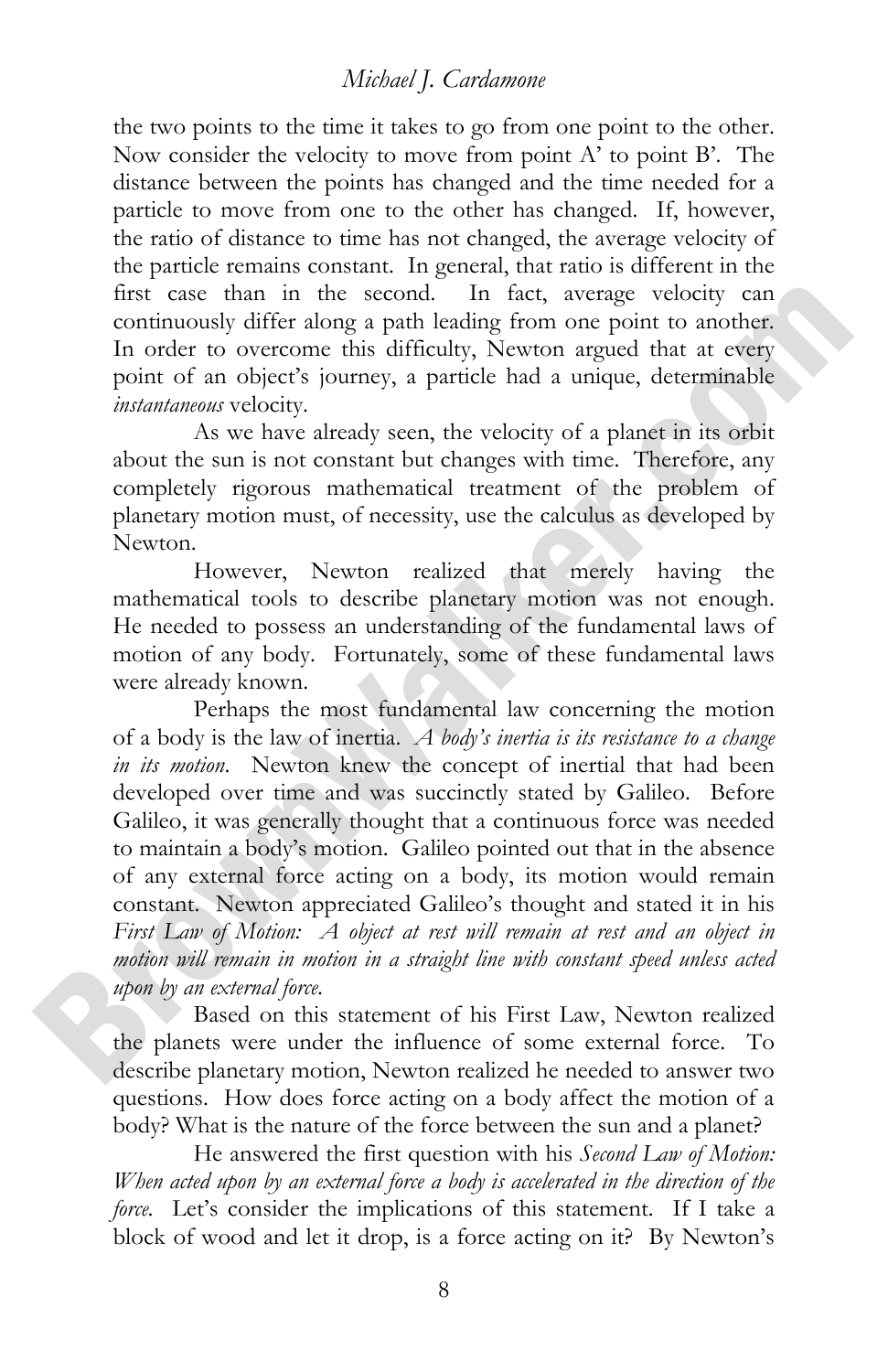Second Law, we must say there is a force acting vertically downward that changes the block's velocity from zero when I first release it to some increased value when it hits the floor. If I slide that same block of wood along a tabletop does its motion change? Certainly it starts with an initial velocity but stops after a short time. A force must have acted to slow it to a stop.

Newton needed to arrive at a quantitative understanding of the exact nature of the acceleration imposed on an object by the application of an external force. We can attempt to quantify our ideas by considering the pushing of the block across the tabletop. If we lay down a layer of oil before we push the block, we find the block tends to remain in motion much longer than when the tabletop was dry. If we go farther and drill small holes in the tabletop through which we blow compressed air on which the block floats we find the block once set in motion tends to continue in motion with undiminished speed for a very long time. Let's apply varying forces to the block described in the last case and observe its acceleration. We note when we double the force we double the acceleration as shown in Figure 4.



Figure 4.

 If we take a second block of the same wood that has twice the volume as the first block, we note the acceleration produced by a given amount of force is just half its value in the first case. We conclude, therefore, there is some intrinsic property of material that represents the relationship between the acceleration an object acquires and the force that produces it. This property of material is called its *mass*. Mass is a measure of the amount of material a body possesses or is a measure of the body's inertia. The greater an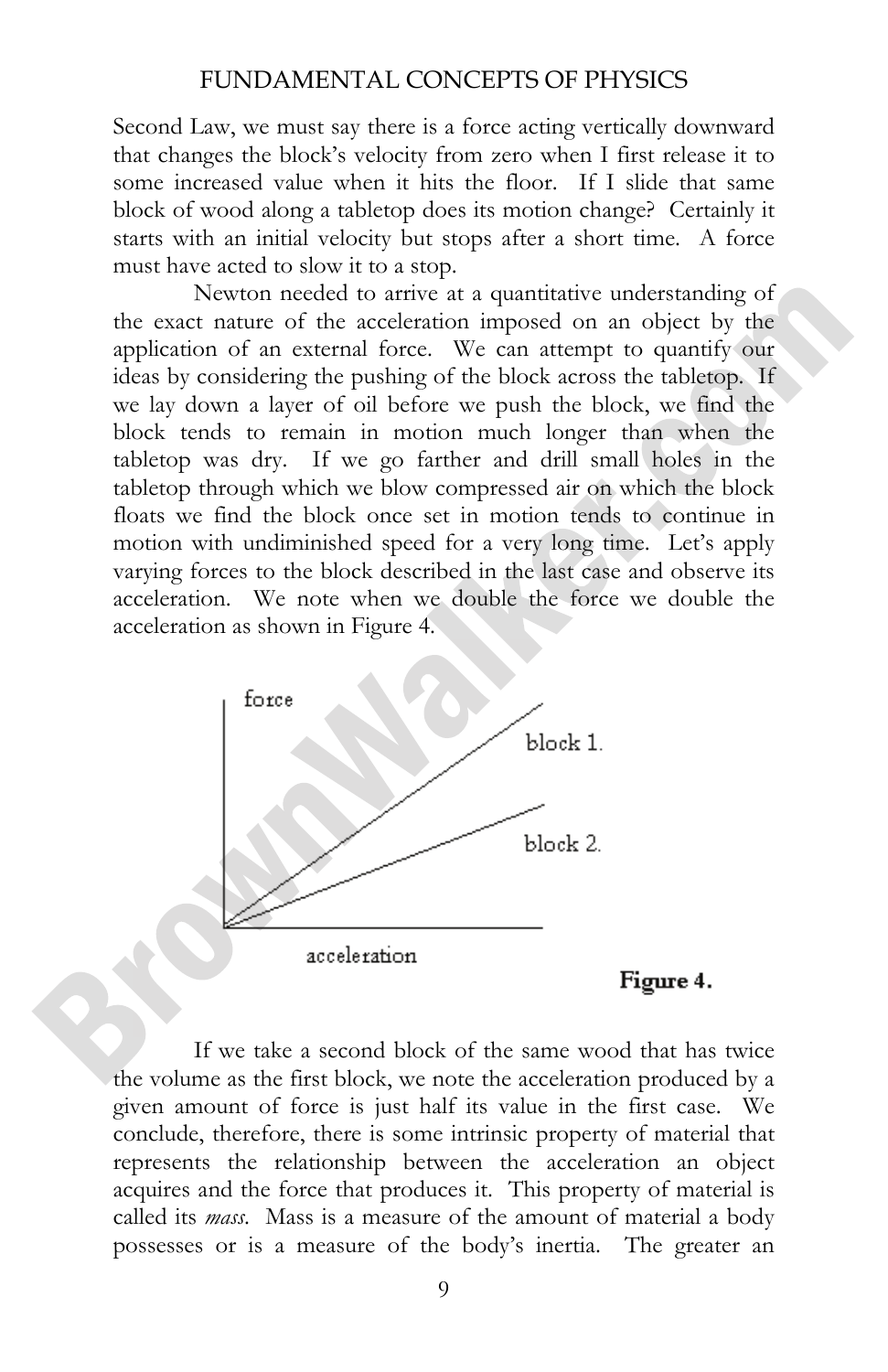object's mass, the greater force must be applied to cause a given acceleration. In a mathematical statement we can write,

$$
F = ma
$$
 Equation 1.

 This equation is the quantitative statement of Newton's Second Law of Motion. To be useful, however, we need to define a standard of mass to which any object can be compared. Such a standard is the mass of a platinum-iridium cylinder maintained by the International Bureau of Weights and Measures in France. The mass of this cylinder is defined to be one *kilogram*. With this definition, we can state that a mass of one kilogram will experience an acceleration of one meter per second squared when acted upon by a certain force. This amount of force is called a newton in honor of Sir Isaac.

Example 2. What is the ratio of the acceleration given to an object containing two kilograms of mass to that given to a ten kilogram object when both are subjected to the same force?

Because the force acting on the two objects is the same, the ratio of their accelerations will be inversely proportional to the ratio of their masses

$$
a_1/a_2 = m_2/m_1.
$$

Therefore, the ratio of the acceleration of the less massive object to that of the more massive object will be 10/2. The less massive object will accelerate five times faster than the more massive one.

 In the same manner that we defined a standard unit of mass, we define standard units of length and time. Until 1960, the standard unit of length, the *meter*, was defined as the distance between two scratches on a platinum-iridium bar. Since that time, we defined a much more accurate atomic standard. Likewise, the standard unit of time, the *second*, was defined until 1967 as a certain fraction of a mean solar day. We have also replaced this definition with a more accurate atomic standard.

Concerning the force on the planets causing them to describe paths about the sun, Newton concluded that the force of the sun on the planet must be equal and opposite to the force of the planet on the sun. Generalizing this line of thinking, Newton stated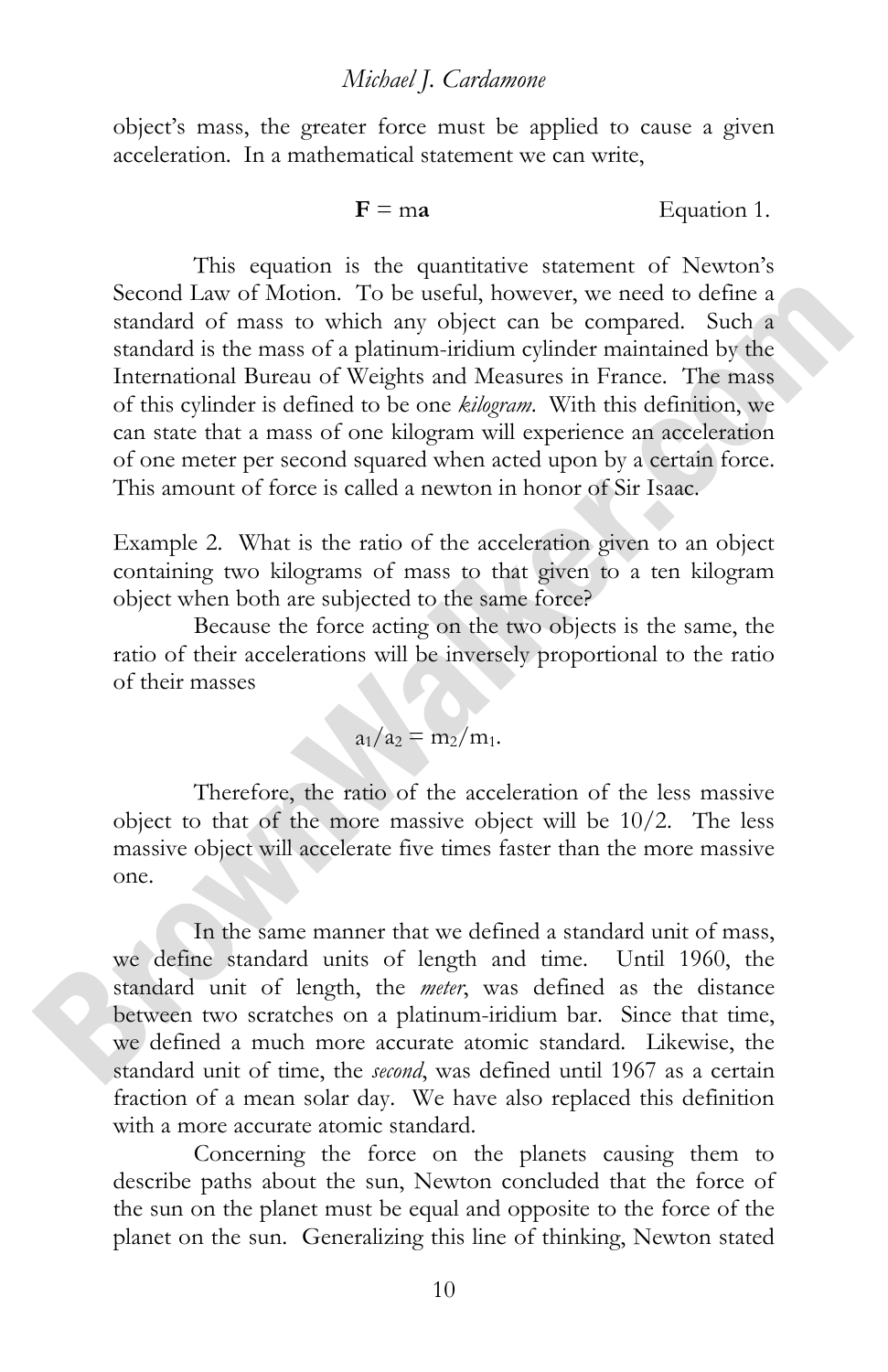his *Third Law of Motion: For every active force there is an equal and opposite reactive force.*

The force of attraction between the sun and the planets is the same type of force that exists between the earth and the moon, or, in fact, between every pair of massive objects in the universe. This universal force is the force of *gravity.*

Newton, having defined the basic laws concerning the action of forces on objects that we now call *mechanics*, was in a position to investigate the particular nature of the gravitational force required to ensure planets moved in the elliptical orbits described by Kepler. He concluded there exists the *Law of Universal Gravitation*. Simply stated, this law maintains there is an attractive force between every pair of massive objects in the universe that varies as the product of the masses involved and inversely as the square of the distance between them. Written in mathematical shorthand, this is:

$$
F \propto m_1 m_2 / r^2
$$
.

If we introduce a constant of proportionality, we can write this law in an equation:

$$
F = Gm_1m_2/r^2.
$$
 Equation 2.

We use the letter, G, as the symbol for the universal gravitational constant. In the system of units we have been discussing, the SI system, the value of G is exceedingly small.

Newton published his law in 1684, but it was more than a century later that Henry Cavendish performed the experiment that determined the numerical value of G. Cavendish published the results of his experiment in 1797. The currently accepted value of the universal gravitational constant is:

$$
G = 6.67 \times 10^{-11} \text{Nm}^2/\text{kg}^2.
$$

This number is one of the most fundamental constants in the universe.

You may have heard the romantic story that Newton saw an apple fall and was led to developing his theory of universal gravitation. This story is probably much too romantic to be true. In reality, Newton developed his theory by observing the motion of the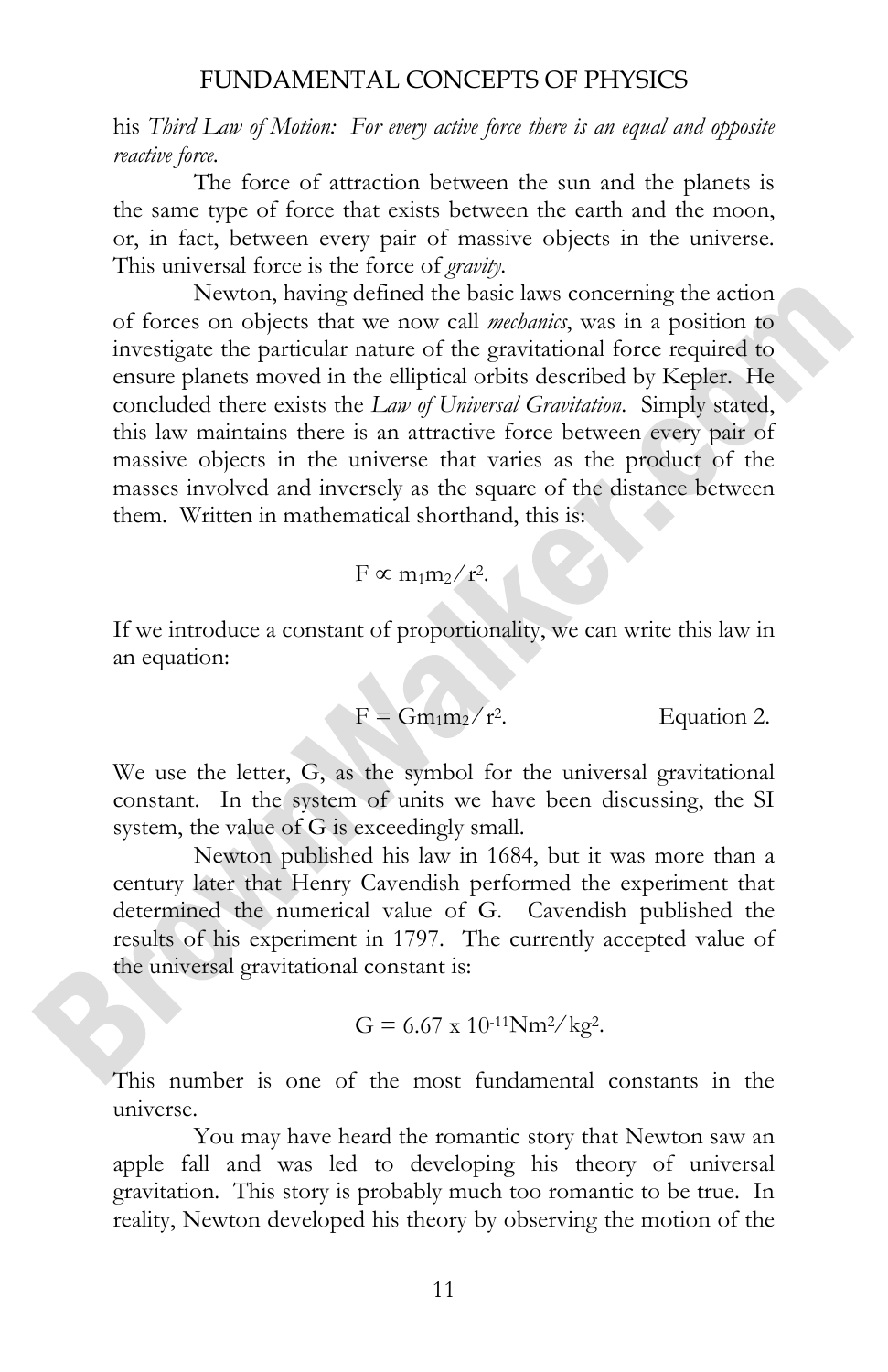moon about the earth and by applying general laws of motion used in conjunction with the mathematical tool of the calculus that he invented. With this analysis, Newton was able to derive Kepler's laws of planetary motion from universally applicable fundamental laws of nature. This is the essence of science, the discovery of natural laws that can account for the ways things work.

Newton's universal gravitation theory stood the test of time for more than two hundred years. It was not until the first part of the twentieth century that his law had to be modified to account for observed results that differed from theoretical prediction. The amount of difference between predictions made using Newton's formulation and the observed results were exceedingly small but were larger than observational error.

Albert Einstein in his *General Theory of Relativity* published in 1915, produced the next great advance in our understanding of gravity. Einstein's theory links the concept of gravity to geometry and will be discussed later in this book. For now, we can say that the predictions of Einstein's theory agree with observations, and we believe the problem of planetary motion is completely solved.

We should now ask ourselves what we have learned from our discussion of the problem of planetary motion. On a shallow level, we learned how one problem developed from observation, to empirical rules, and finally to a theoretical understanding based on fundamental universal physical laws. As we go on we will see examples of other problems that have been solved in the reverse manner, i.e. a theoretical law used to make predictions that are verified by observation or experiment.

On a deeper level, we discovered the force of gravity with which we are intimately associated in our daily lives. We have seen how this force influences the motion of heavenly bodies. In the next chapter, we will investigate gravity closer to ourselves.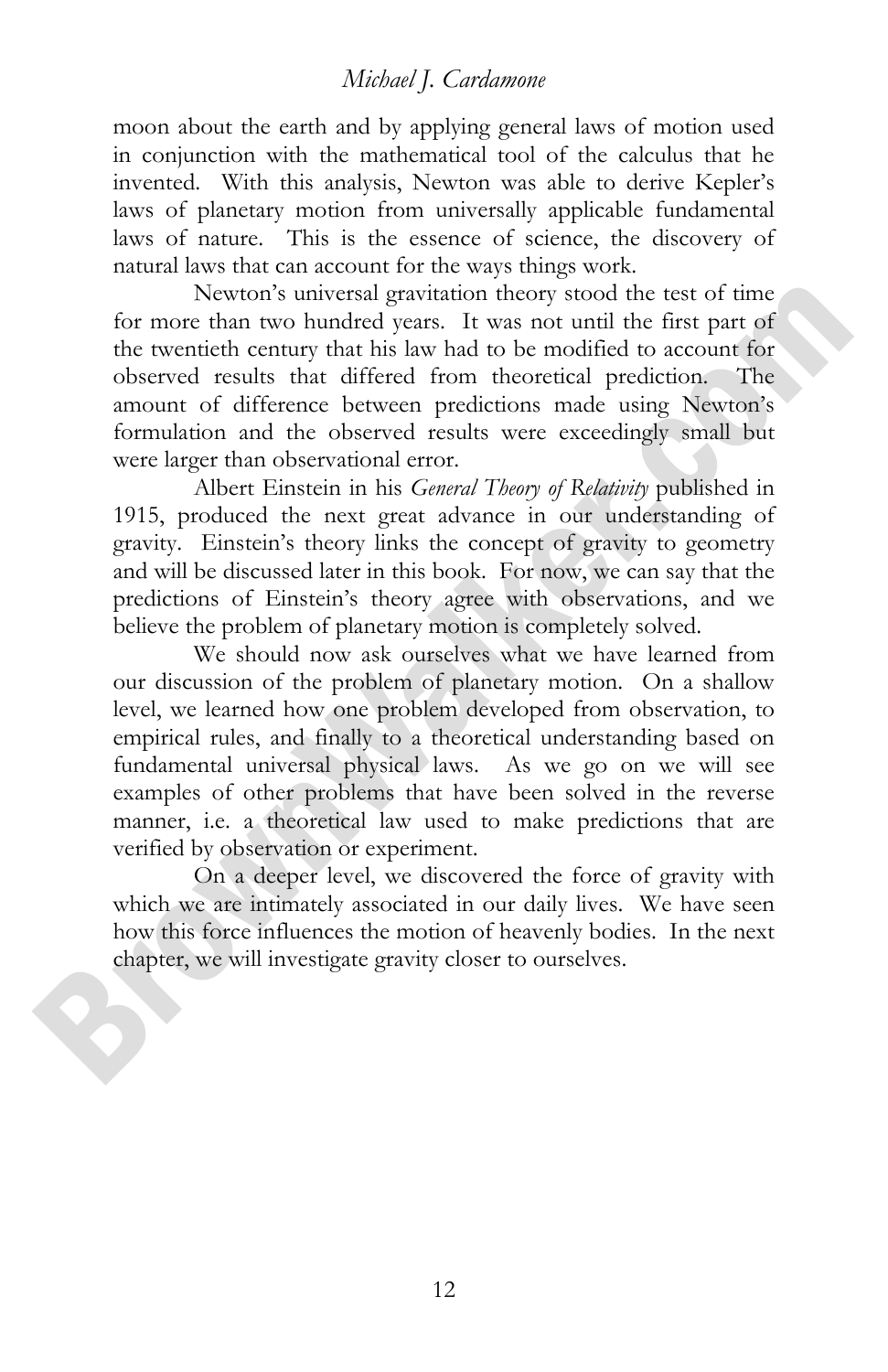# **QUESTIONS**

- 1. What was Tycho Brahe's contribution to the study of planetary motion? Kepler's? Newton's?
- 2. What are Kepler's three laws of planetary motion?
- 3. How does a vector quantity differ from a scalar quantity?
- 4. What do we mean by velocity? acceleration?
- 5. How does a centripetal acceleration differ from a tangential acceleration?
- 6. What is the difference between an instantaneous and an average velocity?
- 7. What do we mean by "inertia"?
- 8. What is a body's mass?
- 9. How does the calculus differ from ordinary algebra?
- 10. What are Newton' three laws of motion?
- 11. What was Henry Cavendish's contribution to our understanding of the force of gravity?
- 12. State Newton's Law of Universal Gravitation.
- 13. How would things differ if G, the universal gravitation constant, were not such a small number?
- 14. What contribution did Einstein make to the concept of gravity?
- 15. Why is it necessary to define standards of length, mass, and time?
- 16. The United States uses the British system of measurements. What is the unit of length in the British system?
- 17. List some quantities that are scalar i.e. are completely specified by a magnitude.
- 18. List some quantities that are vector in nature.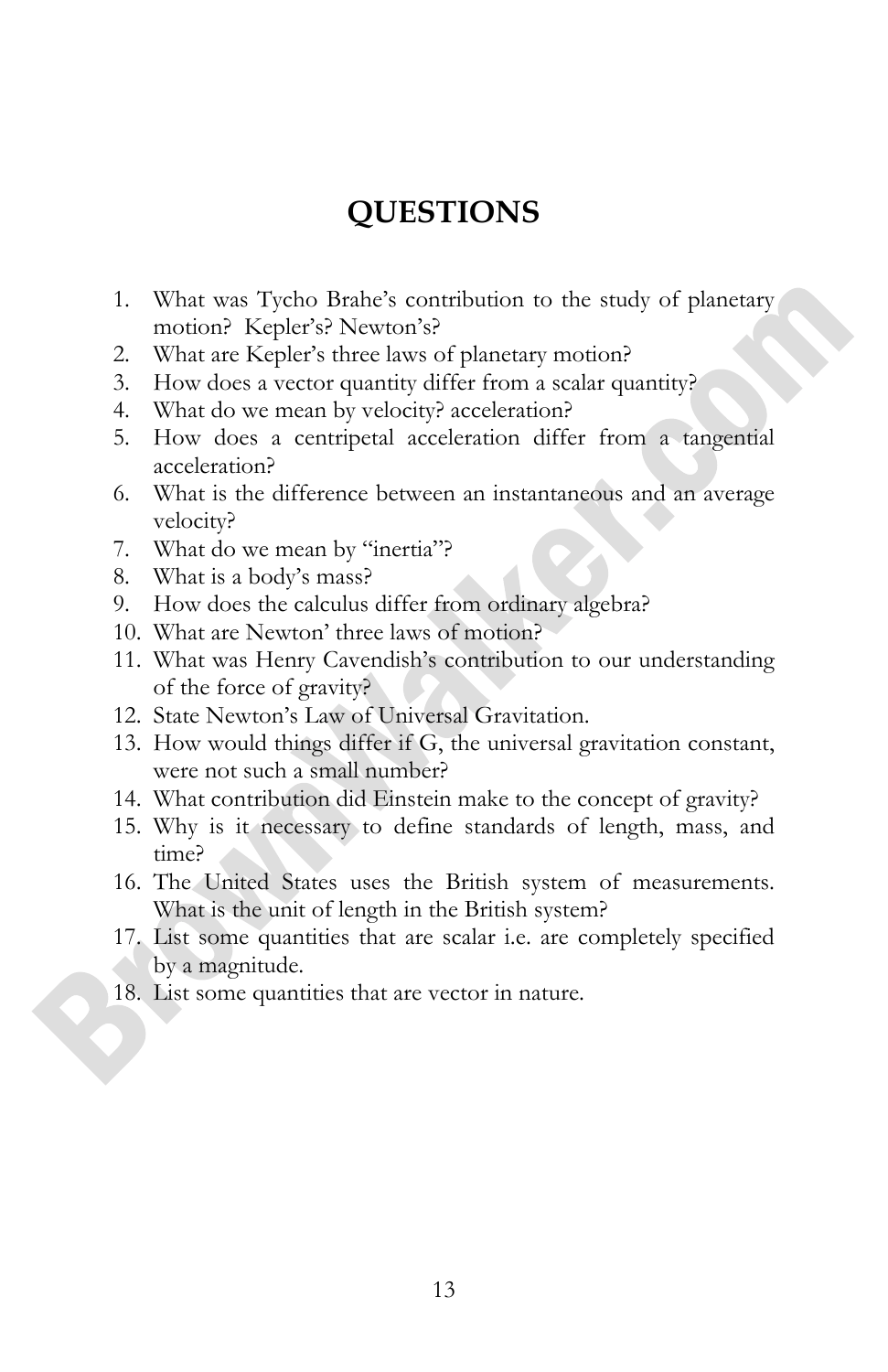### **CHAPTER II**

# **QUANTIFICATION AND MECHANICS**

 In the previous chapter, we were able to solve a specific problem concerning the motion of massive bodies by the application of certain general principles. If these principles really are general, we should be able to apply them to all problems where we attempt to describe the motion of massive objects. This is the goal of *mechanics*.

As with the rest of physics, mechanics seeks to describe phenomena in quantitative terms. In order to achieve this goal, we need to answer two fundamental questions:

- 1. What are the essential quantities to be measured?
- 2. What units will be used to measure these quantities?

In the study of mechanics, the essential quantities are length, mass and time and the units we use are defined by comparison with the standards presented in the previous chapter. The standard of length is the meter, for mass it is the kilogram, and for time the second. All other quantities that concern us are derived from these fundamentals. Velocity is simply a measure of the ratio of distance to time, acceleration is the ratio of distance to time squared. Force is the product of mass and the ratio of distance to time squared.

The units we use to measure fundamental quantities are somewhat arbitrary. We generally agree to use the SI system of units discussed previously. However, some older texts use a system of units where the basic unit of length is the centimeter, mass is measured in grams, and time in seconds. This system of units is often referred to as the *cgs* system. Because the cgs system was in general use before we standardized on the SI system, many quantities are still commonly measured in these units. For instance, fluid volume is often measured in cc's or cubic centimeters and magnetic fields are often specified in gauss. This is particularly true in the medical profession.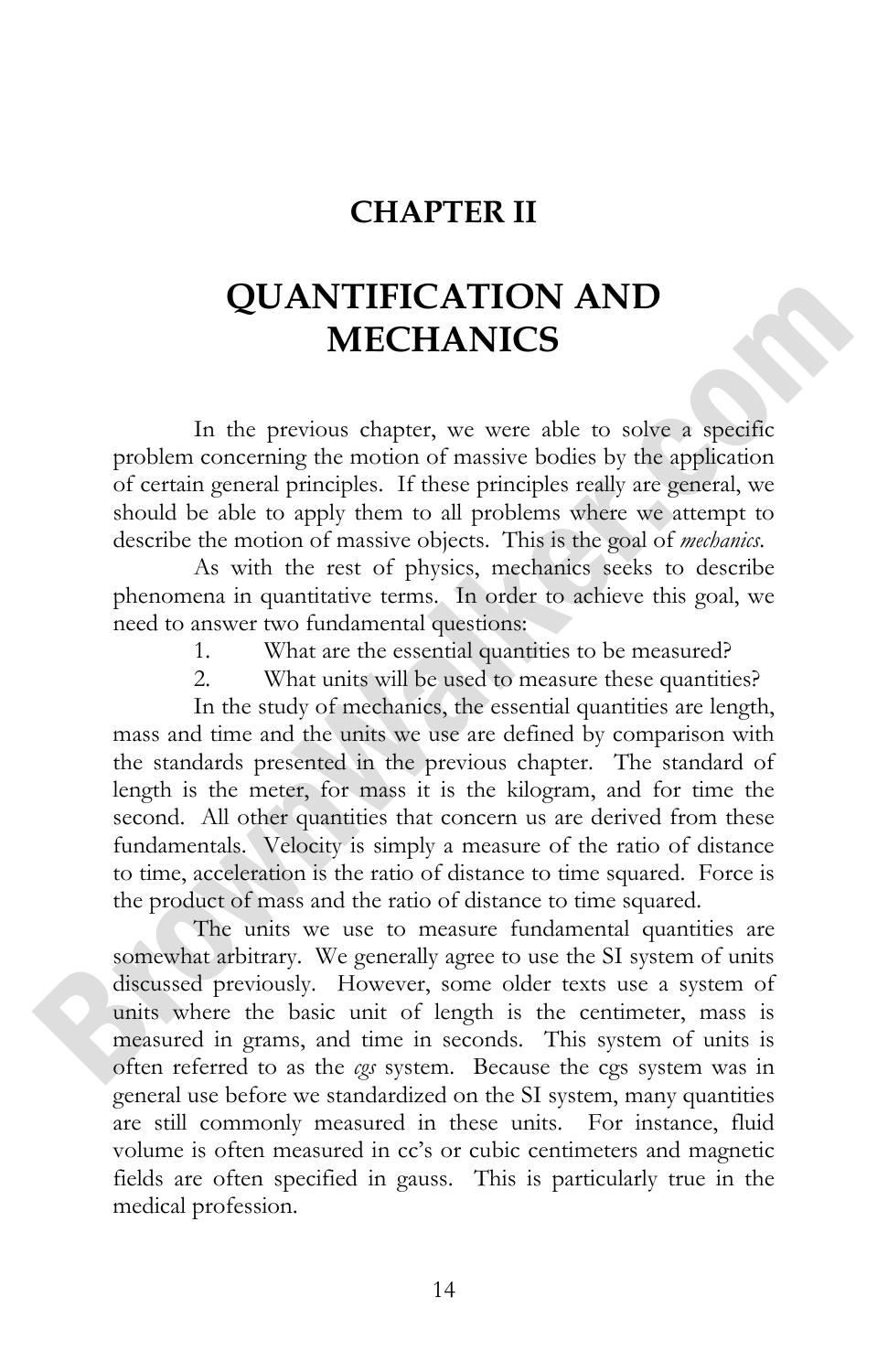Another system of units commonly used in the United States is the British system. In this system, weight, which is the force of gravity acting on a mass, is used. In this system, length is measured in inches, feet, yards, rods, chains, miles, and furlongs. Weight is defined in ounces, pounds, and tons. While time is measured in seconds, minutes, hours, days, fortnights, months, and years. In the British system, a good unit for velocity would be furlongs per fortnight, although this is rarely used. We commonly measure amounts of floor covering in square yards, the amount of gasoline we purchase in gallons, and the amount of heat generated by a propane grill in BTU (British Thermal Units) per hour.

In general, we will use the SI system in our discussion of mechanics. However, from time to time, when it is convenient, we may use either cgs or British units.

Consider the relationship between an applied force and the resultant acceleration it produces on a massive object. In Figure 1, the force will be measured in newtons and the acceleration in  $m/s<sup>2</sup>$ .



 The newton is the unit of force equal to the product of one kilogram and one meter per second squared. Thus, we have quantified our concept of force to indicate that one newton of force acting on a one kilogram object will impart an acceleration of one meter per second squared. We are now able to ask questions such as the following. What force is needed to accelerate a mass of four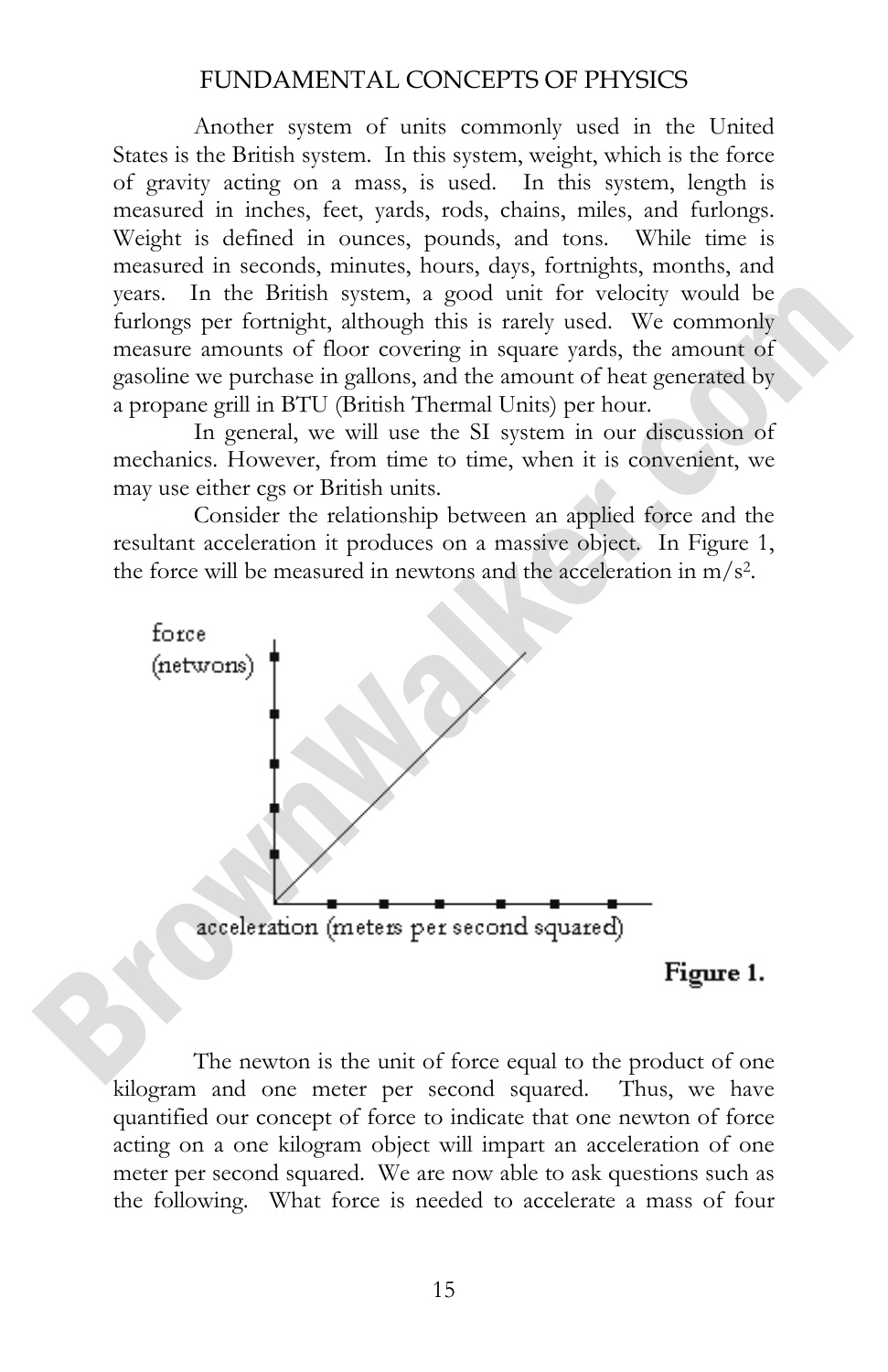kilograms by three meters per second? Or, what acceleration will a six kilogram mass receive when acted upon by a ten kilogram force?

In Figure 1, each tick on the horizontal axis represents an additional acceleration of  $2 \text{ m/s}^2$ , and each vertical tick represents a force of an additional 5N. Therefore, we can read off the graph a force or 10N produces an acceleration of 4m/s2. Thus, we can conclude the mass being accelerated is 2.5 kg.

You might question the reason for bothering with this level of quantification when we stated we wished to discuss the concepts of physics, not its mathematical computations. The answer is twofold. In the first place, physics itself is a quantitative study. The concepts that are involved are those concepts that lead to quantitative, numerically expressible predictions on the behavior of the matter under study. The heart of the study of physics is often expressed by a quotation of Lord Kelvin that maintains quantitative knowledge is the only legitimate knowledge. I have chosen not to include Kelvin's original statement only because its Victorian language makes it sound pompous and smug. The second reason for introducing this level of quantification is to facilitate the understanding of those ideas that can best be expressed in a quantitative fashion. Often new ideas can be gleaned from old information by investigating the relationships that exist among the quantified variables. Of course, this is the direction taken by Kepler, whose success we noted in the previous chapter.

You may have noticed we used two methods to express the relationship between variables. We either wrote an algebraic equation relating the variables or we drew a graph showing that relationship. When both methods are used to explain a phenomenon, they must contain the same information. This fact was apparent to the French mathematician and philosopher Rene' Descartes, who combined geometric (pictorial) representations with algebraic (numerical) equations to create the study we now call analytic geometry.

Consider again Figure 1 and compare it to the equation representing Newton's Second Law of Motion:

#### $F = ma$  Equation 1.

Figure 1 and Equation 1 contain the same information. The relationship between the applied force and the acceleration it produces is expressed in the equation by the constant, m, while in